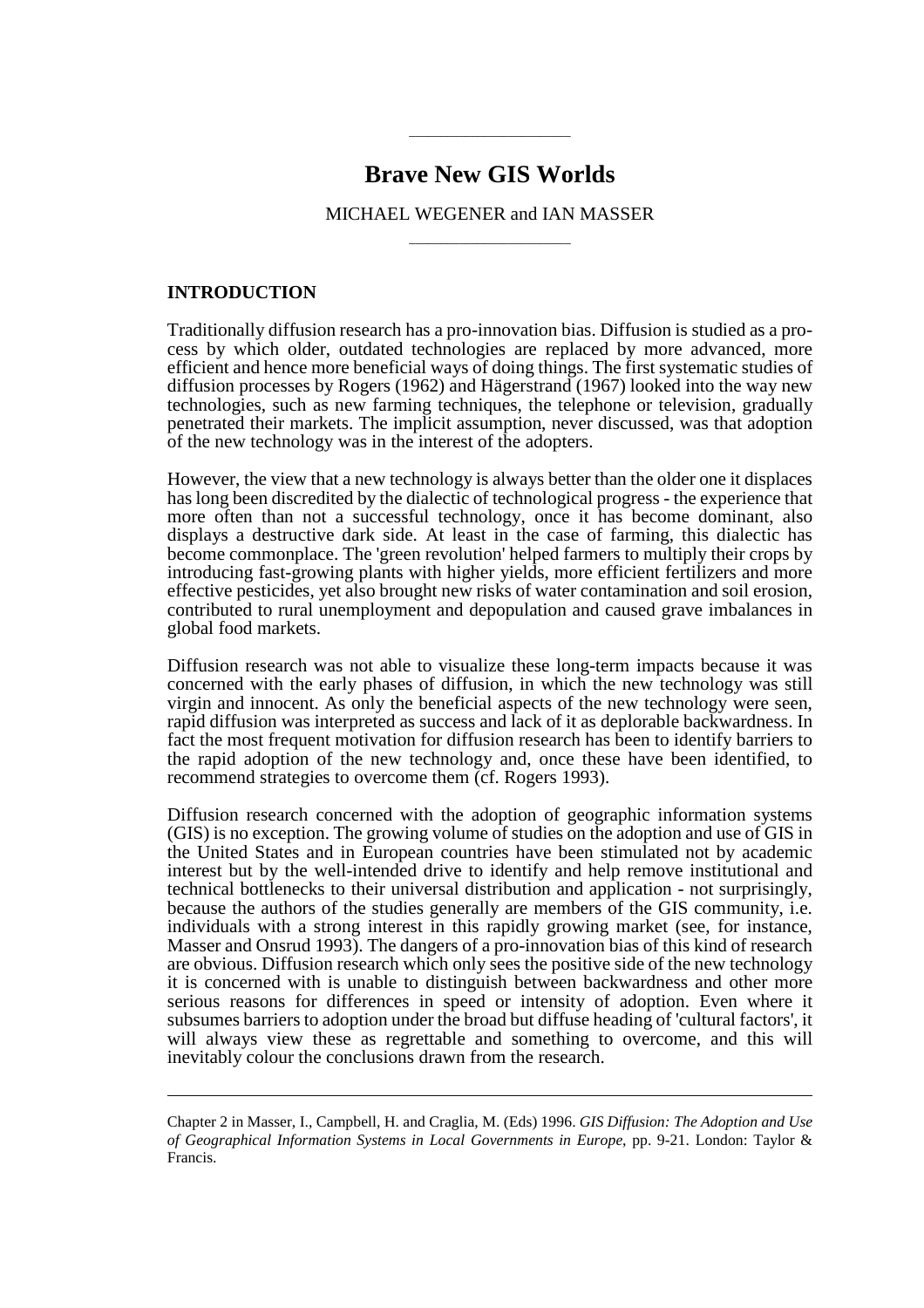Yet there are good reasons to move beyond a naive all-out promotion of GIS and arrive at a differentiated and balanced stance which carefully weighs their obvious benefits against their potential risks. As long as there have been computers, there have been warnings that the information revolution may endanger fundamental human values. The 'data bank' and 'information system' have always carried the Janus-face of unlimited knowledge about and control over the individual. There have always been fears that this kind of knowledge, in the hands of irresponsible bureaucrats, law-and-order police officers, power-hungry politicians, criminal organizations or unpredictable fanatics, could be used to undermine democracy and individual privacy. However, the recent success of geographic information systems has given these warnings a new dimension. Geographic informations systems, with their capability to localize every conceivable object or activity in Cartesian space, are the ultimate expression of the rationalist dream of measuring and knowing *everything*. In combination with concurrent technologies such as electronic data interchange, GIS introduces a new powerful threat, that of total *spatial* control.

The first concerns that GIS might be far more dangerous than previous information systems have been expressed not by proponents of GIS, but by social and political scientists and a few critical geographers (e.g. Smith 1992; Obermeyer 1992; Curry 1993; Lake 1993, Onsrud et al., 1994, Pickles, 1994). The GIS community itself has largely remained confined to an uncritical promotional attitude towards GIS. GIS journals such as *GIS Europe* are technology- and application-oriented and rarely deal with the social impacts of GIS. Academic discussions orbit around epistemological or methodological issues of GIS or what GIS do to geography (e.g. Openshaw 1991; 1992; 1993; Taylor and Overton 1991; Couclelis 1993) but hardly touch upon their limits and risks. However it is time that also GIS experts become aware of the debate on the impacts of GIS on society and develop adequate answers to its serious questions. This paper tries to contribute to this debate by suggesting a number of scenarios of possible future GIS diffusion which capture the range of perceptions of the impact of GIS on society found in different countries of Europe today.

## **GIS TODAY**

Geographic information systems (GIS) include a wide range of different applications including automated mapping and facilities management as well as land information systems. As the number of applications grows, the term GIS is used increasingly as shorthand for a great diversity of computer-based applications involving the capture, manipulation, analysis and display of geographic information and the associated services that go with them.

Although many of the basic concepts underlying GIS were developed more than 20 years ago, the computer technology required to manage large amounts of geographic information and display them in graphical form has only been available since the mid-1980s. Since that time the GIS hardware and software industry has dramatically expanded in terms of both the number and range of applications. It is estimated that sales of GIS hardware since 1985 have grown at rates well over 10% per annum, while software sales have increased by 15-20% each year. As a result the volume of hardware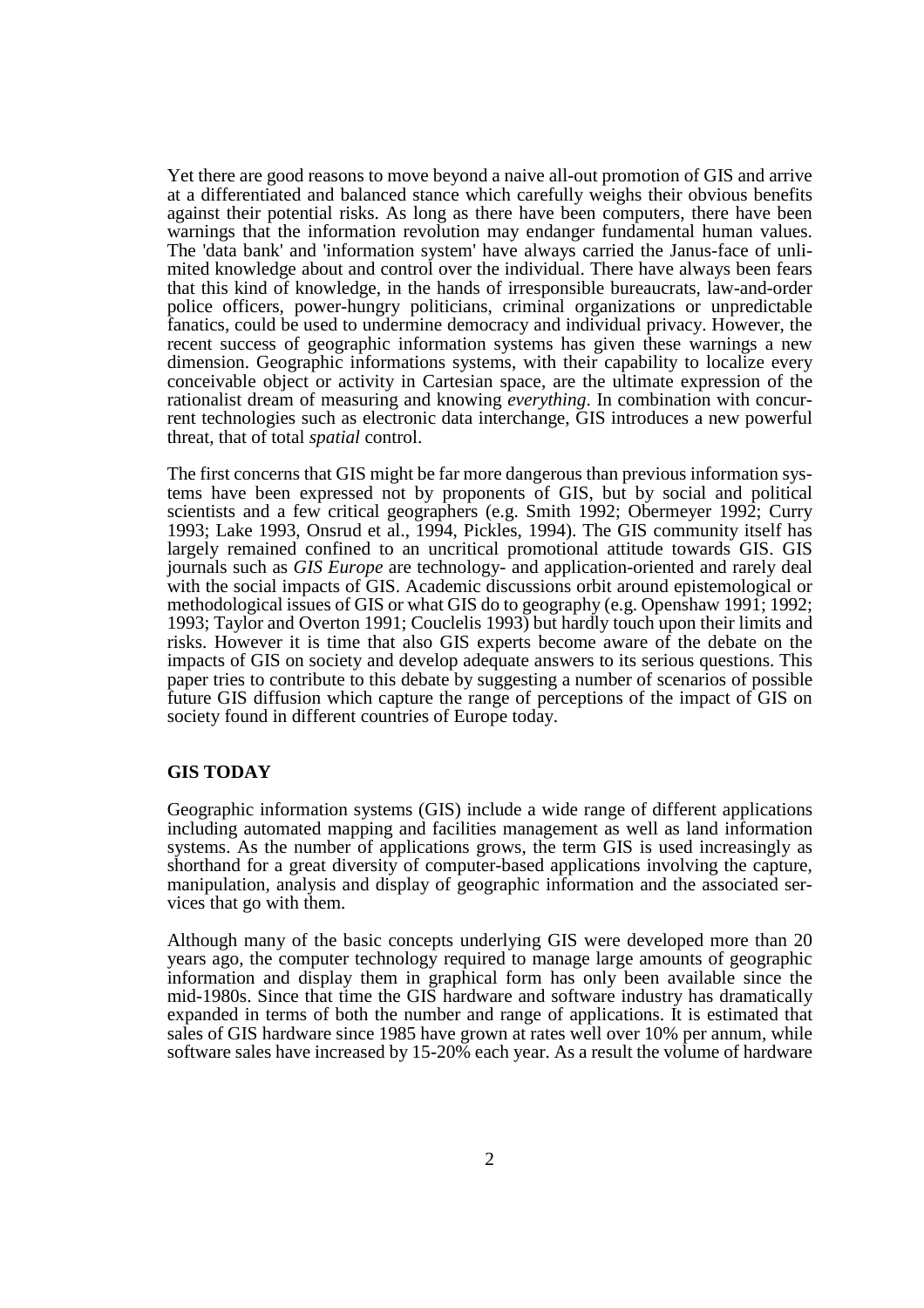sales has doubled every 6 years since 1985, while that of software has doubled every 3-4 years.

The pace of technological innovation is still accelerating and the range of applications continues to expand. In fact the number of GIS facilities in operation has grown at an even faster rate than overall sales as an increasing number of budget-price installations come on the market.

The main users of GIS are central and local government agencies and the utility companies. Together these account for well over half the overall GIS market in most countries. Other important application areas are in the field of environmental management and facilities planning. Over the last few years there has been a considerable increase in the number of business applications for sales analysis and marketing. These already account for 8% of the GIS market and it is forecast that their share will rise to at least 15% over the next 5 years. Other potential fields which are still to be exploited include the use of GIS in vehicle navigation systems.

The utilization of geographic information systems is heavily dependent on the availability of digital topographic data. As a result of variations in national government policies towards data provision, there are considerable differences between countries in terms of the availability of digital topographic data at both the large and small scales. There are also important differences in the cost of information of this kind to users, as the providers in some countries attempt to recover the cost of data provisions. In Britain, for example Ordnance Survey data are protected by copyright, and the agency itself already recovers 70% of its costs, whereas the TIGER files developed by the United States Bureau of the Census are available at minimal cost without copyright restrictions.

The growth of GIS over the last years has stimulated a massive growth in specialist GIS services of all kinds. These range from bureaus specialising in digitizing, automated data capture and customizing spatial data bases to management consultancies advising agencies on the benchmarking and implementation of particular GIS packages. An important sub-group of GIS services is associated with the development of customized software for particular application fields. Of particular importance in this respect is the development of decision support systems for commercial marketing operations. As the number of systems in operation has increased, there has been a parallel growth in legal actions regarding the accuracy and reliability of the information provided by them. As a result, litigation and claims for liability and compensation are emerging as an important growth area.

The spatial impacts of these developments are not homogenous. The GIS market is particularly well developed in North America, whereas the European GIS market is still divided by national interests and highly fragmented in character. There is little agreement on common standards, and there are considerable differences in the professional cultures that are involved in GIS applications. Generally the north and west European countries have experienced higher levels of GIS penetration than those of southern and eastern Europe. However, there are also marked variations within countries in the level of GIS penetration, particularly in southern and eastern Europe.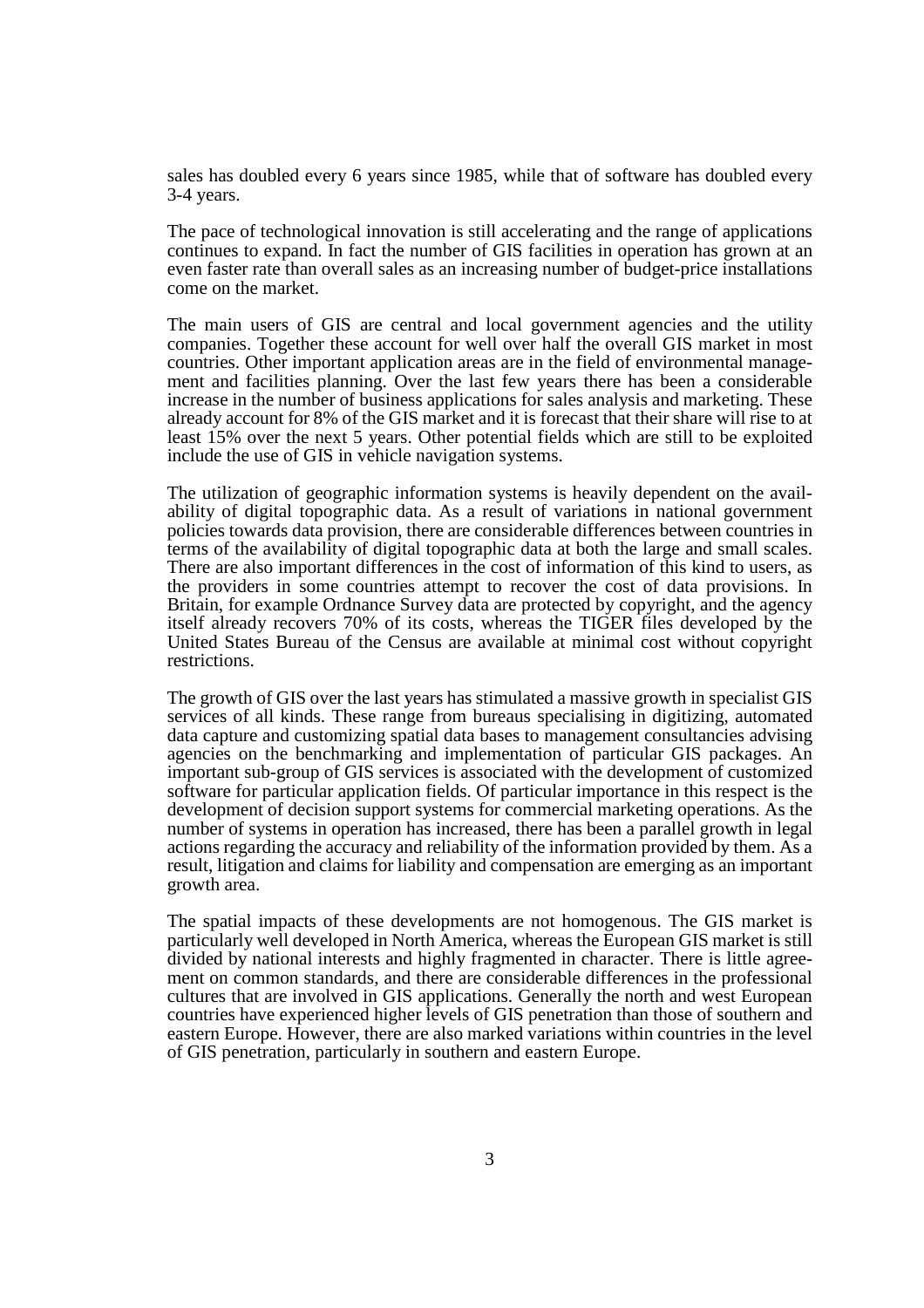# **THE FOUR SCENARIOS**

This is the situation from which the four scenarios start. Each of them is a projection of one possible evolution of the uses of GIS and their impact on society. The first scenario is the *Trend* scenario characterized by incremental diffusion of information systems along the lines experienced in the past. The other three scenarios highlight and exaggerate specific tendencies that can be observed today. The *Market* scenario extends current tendencies towards commodification of information, which restricts access to information to the more powerful. The *Big-Brother* scenario dramatizes the potential of GIS to be used for surveillance and control by fully integrated omniscient systems, which pervade all aspects of life. The *Beyond-GIS* scenario, finally, speculates on how information in the public domain might contribute to more democratization and grassroots empowerment. All four scenarios look 20 years into the future and are expressed as narratives of a person looking back to the 1990s.

## **The Trend Scenario**

The year is 2015. The past twenty years have been a period of stupendous technological developments. All of them have been based on innovations made in the 1980s, but nobody at that time would have expected the speed by which they have penetrated their markets. New materials have brought unprecedented levels of miniaturization, memory and computing speed of all kinds of electronic devices. Telecommunications, cable and computer companies have merged into transnational media conglomerates. Fibre optics, cable, cellular radiophony and satellite communications have grown together into an integrated multi-layer network of information superhighways bringing fax, e-mail, smart TV and electronic data interchange to every home and office. Artificial intelligence, multimedia and virtual reality have amalgamated to create new kinds of computer applications that are more user-friendly, entertaining and unobtrusive than ever.

All these developments have had their impacts on GIS. As a result of the immense advances in performance and reduction in cost of both hardware and software, the number of GIS installations, the development of user-friendly interfaces and the range of applications have multiplied to the extent that geographic information systems are now used universally like spreadsheets and data base management software before them. One impact of universal GIS is that most users make use of GIS facilities without ever being aware that they are doing so. This is particularly the case with multimedia applications using virtual-reality GIS. Together with Gis installations, the number, size and diversity of spatial data bases has grown explosively. Today there is a huge variety of public and private spatial data bases for all conceivable purposes, from postcode systems precise to the letter box to multimedia, virtual reality house catalogues or travel guides. GIS education is now part of the conventional school curriculum. The GIS industry has become increasingly specialized and fragmented in order to meet the great diversity of demands placed on it by different applications groups. The term GIS is used less frequently than during the 1990s, and when it is used, it tends to be prefaced by another term indicating the specific subset of applications that is involved.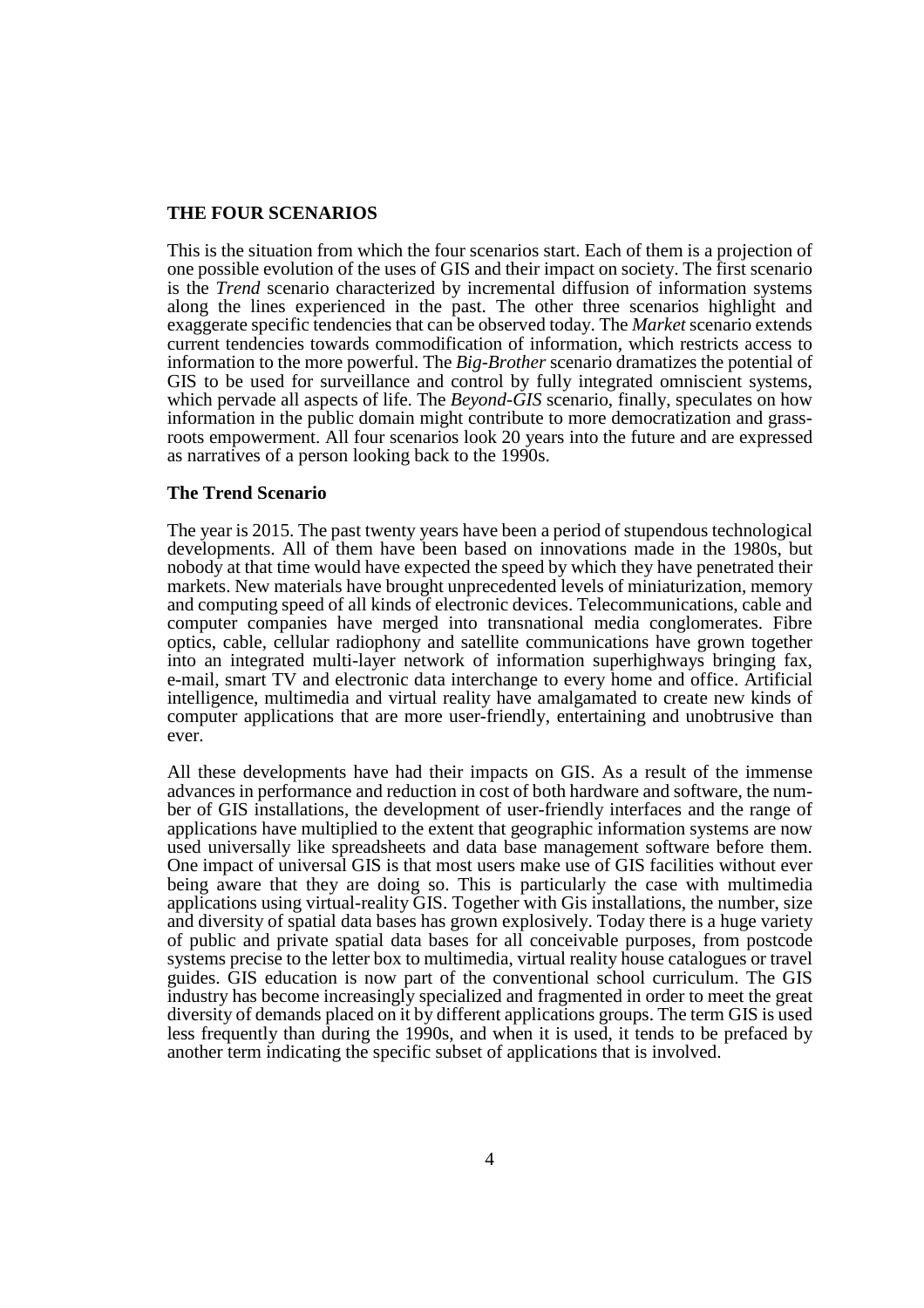Within Europe as a whole there are still considerable differences between countries. Although efforts to promote greater harmonization of GIS by the European Organization for Geographic Information have had some success, there are still considerable differences between the countries in terms of the data that are collected and the extent to which they are made available to users as well as with respect to the data models and data interchange formats used. Many of the differences between professional cultures also remain, particularly with respect to the key GIS users such as local governments and the utility companies. However, considerable progress has been made in reducing regional disparities within Europe, partly as a result of initiatives of the European Union. As a result, the gap between the European and north-American GIS industries in terms of market penetration has largely disappeared. This is also due to technological developments and automated data capture, which have resolved many of the problems previously faced by information-poor countries.

In 2015, therefore, GIS in Europe is both universal in extent and largely benign in operation, while the applications field as a whole has become highly fragmented and specialized in nature. Variations between European countries still persists despite efforts to promote harmonization. Against this backcloth, the potential of the technology and the capabilities of organizations to manage it are still being constantly tested in practice. Because of the risks involved in such operations, the media contain occasional reports on gross incompetence and inefficiency in public-sector GIS applications as well as about the enormous sums that are being paid out in compensation as a result of court decisions regarding GIS.

#### **The Market Scenario**

The year is 2015. The information industry has become the largest and most powerful economic sector. As goods production now largely takes place in the developing countries and in eastern Europe, more than 70% of all economically active persons in western Europe primarily handle information during their daily work. Digital data, text, audio and video, fax, telephone and electronic data interchange have amalgamated into one integrated multimedia information and communications technology. The desktop computer has given way to a flurry of miniaturized, interconnected electronic gadgets from credit card to hand-held super computer. All individuals and households are part of and connected with thousands of electronic networks putting at their disposal all conceivable kinds of deliveries and services. Every transaction in daily life leaves a trace in these networks: orders, sales, invoices, receipts, itineraries, reservations, inquiries, messages, sounds and images.

A large part of the traffic over the networks is geocoded. Every customer or supplier is associated with a unique address, which not only represents a point in geographic space, but is also a node of the transport and telecommunication networks and is linked to a postcode, enumeration district, electoral ward, municipality and county. Attaching a geocode to an item has become so easy that geocoding is used even where it does not serve any other purpose than identifying an object. Every trip, delivery route or electronic message represents a spatial interaction between two addresses and can be aggregated to flows of people, goods and information across the territory. Knowledge about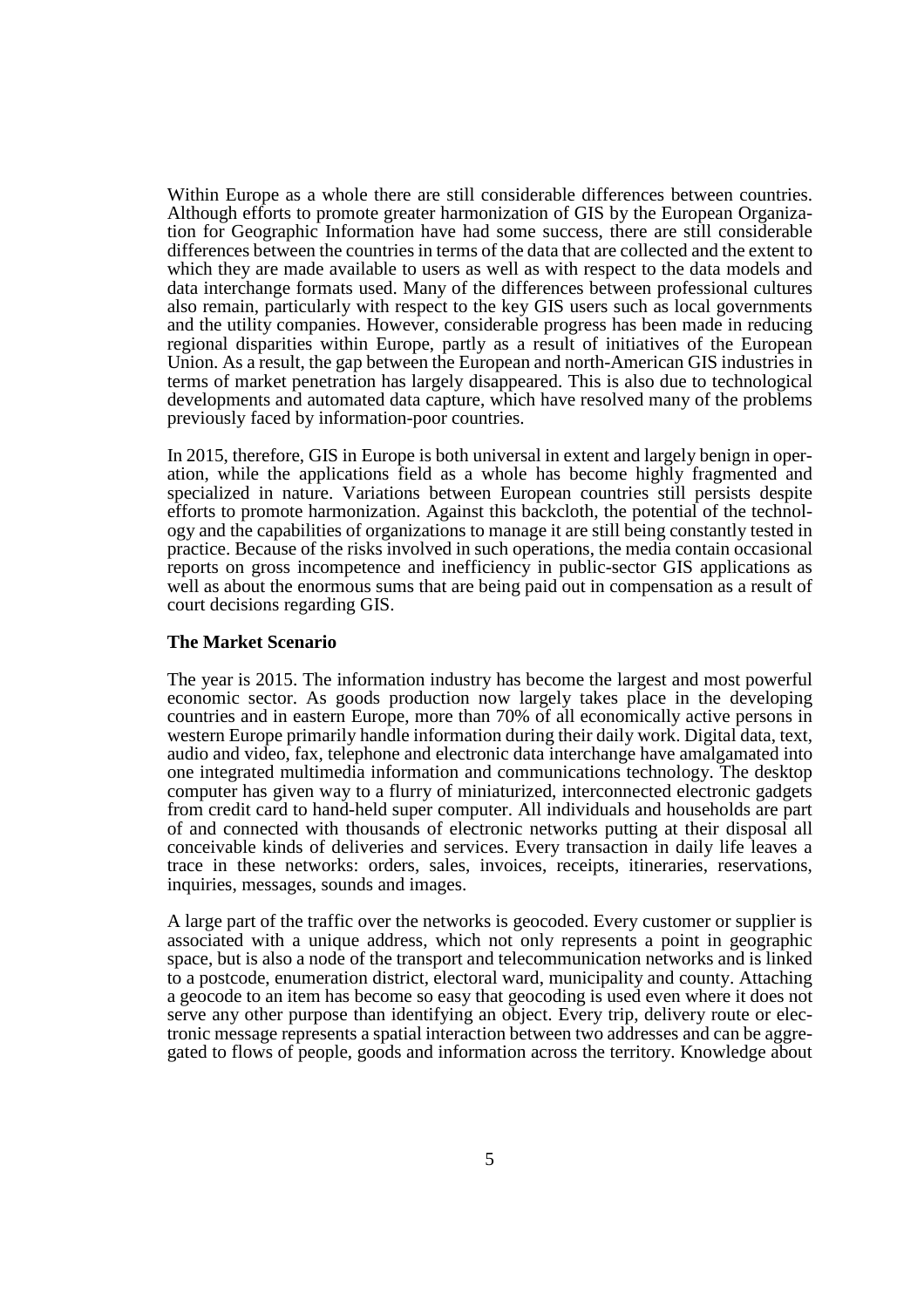these stocks and flows, about potential customers and the pattern of their activities, is economic power, which can be used to contest or defend a market.

This is why most of the networks and the information they contain is private. In the 1990s, many European governments, following the neoliberal economic doctrine of that time, privatized their postal services, transport and telecommunications networks and enforced a strict cost-recovery policy for government agencies providing postcoded directories or cartographic or statistical services, which traditionally had been free or could be obtained for a nominal charge. Local governments followed suit by privatizing their utility companies and contracted out mapping and surveying tasks. Privacy legislation, which had been overly constraining the information industry in some European countries, was harmonized between European countries in the late 1990s. Today it is legal to collect and trade data on individuals as long as the information appears to be correct.

The result was the emergence of an immense market for value-added telecommunications services and geocoded information. During the 1990s small and medium-sized firms specializing in digital databases with the associated software mushroomed. There was a proliferation of digital road databases for trip planning and fleet management, of small-area population and household databases for marketing planning, and of large-scale digital city maps for real-estate development and property management and sales. Prospective home buyers could browse in virtual reality through offered houses and their environment without actually going there. The same technology was used by travel agencies, instead of bulky catalogues, to market package tours. Other rapidly growing markets were utility planning, facility management and vehicle tracking and navigation systems for the rapidly growing intelligent vehicle-highway systems (IVHS) industry.

Besides these applications for commercial and professional users, a booming market for consumer or home GIS emerged. People could download virtual travel experiences as a surrogate for actual travel to far-away countries, cities or museums - one could even book a trip to ancient Rome. Other popular home applications of GIS were trip planning, geography courses and spatial computer games. As with today's video games, customers were lured into buying cheap hardware to make them captive to expensive software.

It was a period of creative turbulence and confusion. Every conceivable spatial information of commercial value was digitized over and over again by a multitude of data suppliers. Needless to say that all these proprietary databases were of varying accurateness and reliability and incompatible with each other. As competition became fiercer, prices plummeted. There were real data wars between suppliers; even sophisticated encrypting techniques did not prevent massive reverse engineering of data bases resulting in an explosion of litigation about data ownership and copyrights. Because of the proliferation of data suppliers, it became less and less profitable to trade raw data. The real business was to compile customized 'designer information' for the specific purposes of individual clients; and as these were more often than not persuasion and manipulation if not deception, the notion of what was 'correct' information underwent a subtle change. As a consequence, litigation on the liability for damages due to the use of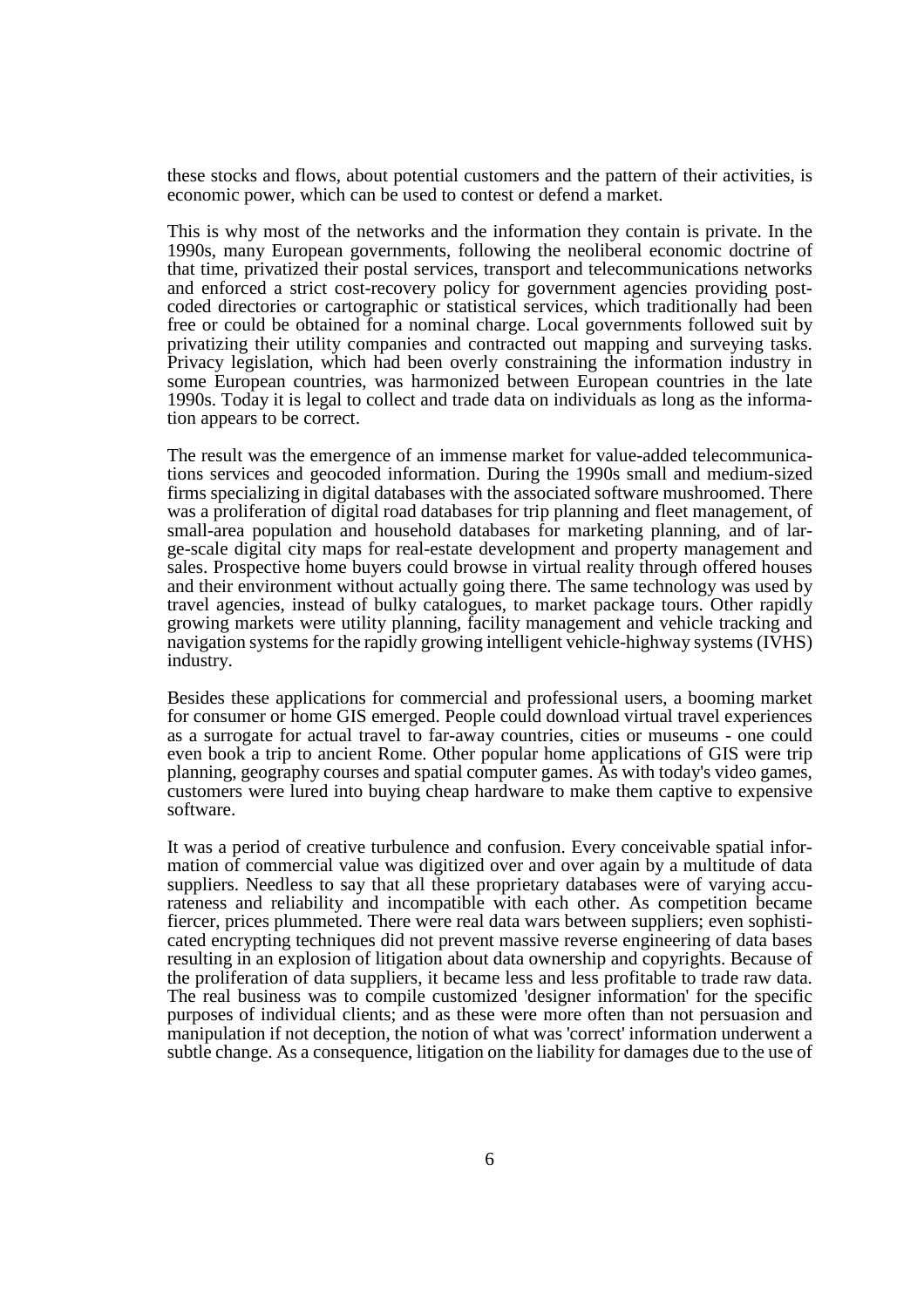incorrect or distorted data emerged as a second fast growing field of legal disputes. In particular some spectacular cases of large-scale fraud in international virtual space created a worldwide legal debate about which country's jurisdiction to apply.

In the late 1990s the market consolidated and many small suppliers of digital geocoded information went out of business. After some spectacular mergers and take-overs, a few big transnational players remained: among them Mitsubishi, Siemens-Bull and Warner-Murdoch, the US-British media giant, who had ventured into the geoinformation business by swallowing EtakMap of Atlanta, Georgia, and by launching its own fleet of imagery satellites. The Warner-Murdoch (formerly Etak) map encoding system became the factual industry standard. More recently alliances between the geoinformation industry and credit card companies, travel agencies and telecommunication networks operating worldwide have created giant online data banks capable of tracking not only lost luggage but also travellers or customers with any desired detail.

Governments at all levels, once the sole providers of geoinformation, found themselves at the mercy of the information conglomerates. Their retreat from the information scene in the 1990s, based on short-sighted budgetary considerations, proved to be a costly mistake. Since in most European countries now population and employment censuses have been abolished, governments have to pay the market price for the same kind of information which in former times they had produced themselves. Even worse, they do not get all the information available, as certain kinds of data on property values, household income, consumer preferences or travel patterns are too commercially valuable to be released to the public domain. Ironically, the refusal to sell commercially profitable data to government is often justified by reasons of confidentiality, although everybody knows that no such constraints are observed where that data are used for commercial purposes.

The loss of public control over the geoinformation market has seriously affected the status and effectiveness of public planning. Some kinds of data of potential value for local planning have practically disappeared because their collection or updating is not profitable, such as historical or time series small-area data or maps of non-metropolitan areas. Other kinds of data have a negative effect on urban development because they are selectively available only to certain groups. Proprietary information on the socioeconomic composition of neighbourhoods and on property values, for instance, has been used by real-estate agents to speculatively manipulate land and house prices with the effect of displacement of poor households and reinforcement of spatial disparities. In fact, dealing with manipulated real-estate information has become an important field of activity of organized crime.

Other users of geoinformation, who formerly relied on government services for their information needs, are effectively excluded from access today. University research using geographic information is hardly able to afford privately collected data offered at market price. Users without financial means, such as students or citizen groups or protest movements, who need information for their study or political work, have no chance. But nobody complains; people see that information is a commodity and understand that the market does not produce where there is no demand. Nor is the issue discussed in the media which are controlled by the same multi-nationals that produce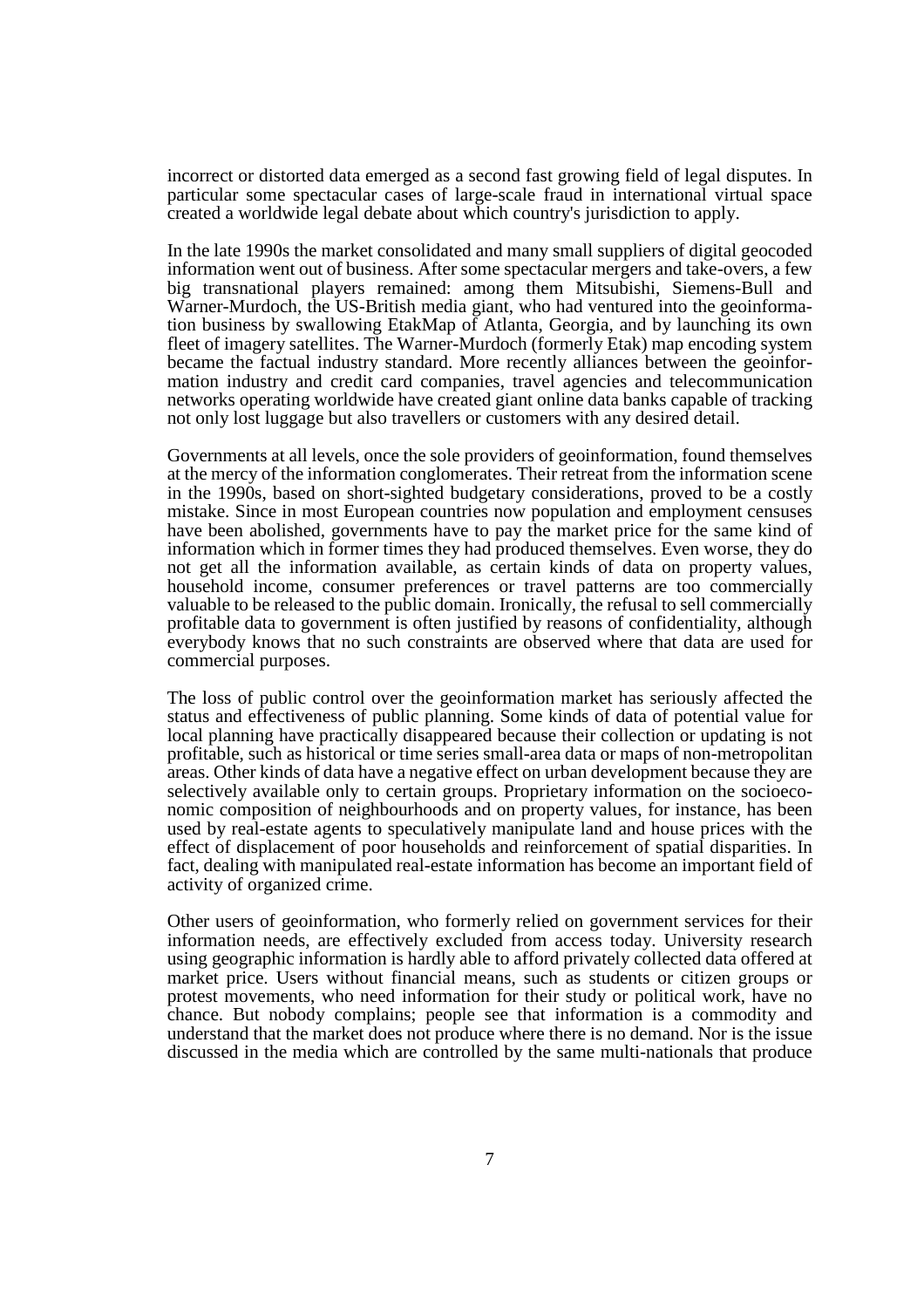the data. The free information market is not free for everybody but only for the rich and powerful. The consequence is a widening gap between the information-rich and the information-poor: between those who participate in the information society as providers and manipulators of information and those who participate in it only as consumers and have access only to manipulated information.

The information gap is widening also between regions and countries. Developing countries have become dependent on the transnational geoinformation corporations from whom they buy GIS-processed satellite images indispensable for resource exploration and water supply management. In addition, also east European countries, which had not had the time to develop their own geoinformation industry, are victims of this dependency. After their privatization, the statistical offices and mapping agencies of Poland, the Czech Republic and Hungary were acquired by Mitsubishi, whereas Siemens-Bull succeeded with their bid for designing CISGIS, the distributed geographic information system for the countries of the former Soviet Union.

## **The Big-Brother Scenario**

The year is 2015. What a relief that the opposition of the 1990s against the geoinformation networks had not been successful. The European corporate state depends on reliable intelligence to defend itself against crime and subversive activities. Today it is hard to imagine how the security of residential areas or shopping malls could be guaranteed without efficient spatial surveillance systems. Even driving on highways has become more secure since every vehicle is being monitored by police, although this had been introduced originally merely for accounting purposes.

There had been a time when some people had resented being registered in the new geocoded information systems. There had been even fears that data banks with the capability to track everybody's movements, might endanger basic human rights. Fortunately, these concerns have long been dismissed as exaggerated fabrications of the individualistic liberal period. Today citizens realize that modern information systems are only to their benefit. They appreciate the convenience and safety of the welfare state and are eager that they are correctly represented in as many data banks as possible as home owners, customers, subscribers, patients or drivers and wherever they go, at home or abroad. Of course, people who are denied the privilege of membership may complain; but they must understand that the exclusion of people without credit line is necessary for the protection of the majority. Also people who find their whereabouts tracked in police data banks, such as narcotics dealers, traffic delinquents, HIV positives, homeless, or people with questionable political views may not like this, but they can only blame themselves for being observed in the interest of a safe society.

The integration of the geocoded information systems started in 1998, when Eurostat and Europol, with the help of Siemens-Bull, the European information giant, were amalgamated into the European Intelligence Agency (EIA). It was the task of the new public-private agency to integrate all hitherto isolated national spatial information systems into a coherent hypernetwork of distributed information interchange following the lead of the 'information highways' programmes in the United States and Japan. It was argued that only by this integration would Europe have a chance to compete with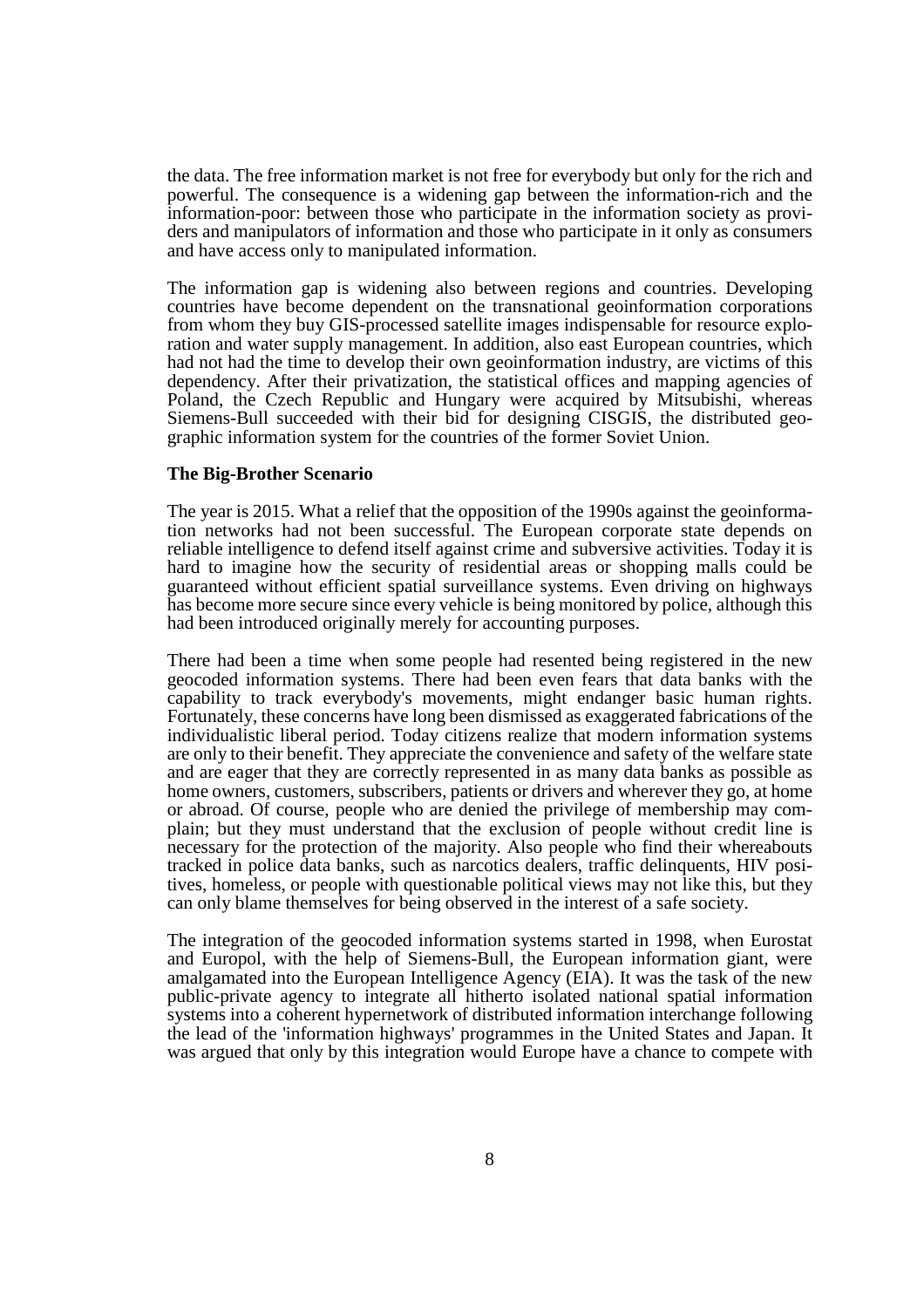these two rivals in the fight for global economic dominance. One can say that the integration of geoinformation did more for the unification of Europe than the Single European Market in 1993.

The impacts of this restructuring of the geoinformation scene in Europe were dramatic. It ended the chaos of uncoordinated production of geoinformation by small suppliers of the liberal period. Now it was recognized that spatial information which is freely available to everybody is intrinsically dangerous, whereas in the hands of the corporate state it can guide a society to achieving its highest economic potential. Since the European Freedom-of-Information Act of 1998 therefore every collection of geocoded information has to be licensed by the local subsidiary of the EIA, and any collected geoinformation is classified unless explicitly released by the EIA to the public domain as economically not sensitive. This law has greatly reduced the number of unqualified suppliers of geoinformation and the volume of litigation in this area.

From an engineering point of view, the European information network is a marvellous achievement. DESCARTES (distributed European spatial control and real-time early-warning system) represents the latest advance in hypernetwork technology. It is in fact a network of networks, superseding the hotchpotch of formerly separated and incompatible public (police, secret service) and private (commercial data bank and corporate data and transaction) networks in one grand, unified design - a splendid synthesis between German thoroughness and French elegance. Equipped with latest artificial intelligence, DESCARTES is an adaptive, learning, decentralized system. It has therefore no single primary control centre; its alert rooms are virtually distributed over all its levels, in police headquarters, corporate offices or the various spatial levels of government. In the control rooms planners watch for sensor lights to flash on floor-to-ceiling maps at places where trouble is likely to occur (cf. Wegener 1987). The EIA has the responsibility of maintaining the network and controlling access to it as well as linking it to similar networks in the United States, Japan and China.

However, DESCARTES was not only an engineering achievement; it also has had a deep influence on the relations between people. Never before had there been such a harmonious society. Violence and street crime have practically disappeared, since all public spaces have been equipped with video surveillance system; without surveillance people would not feel safe. Most people have asked the authorities to link their homes to the circuits to demonstrate that they have nothing to hide, in fact privacy has become associated with something unethical if not illegal. Surveillance is moulding behaviour in many beneficial ways. For instance, neighbourhoods now look much tidier, since remote sensing has enabled police to monitor garden maintenance.

Of course, where there is much light, there must be some shadow. There remains the misery of those who are excluded from the surveillance society, such as illegal immigrants, tax evaders, or subversive elements living in sewers or abandoned underground tunnels. They do not enjoy the benefits of surveillance but are themselves strictly observed by police and, if necessary, ruthlessly attacked. It remains an interesting question why the authorities have tolerated the existence of this underclass in an otherwise perfect society.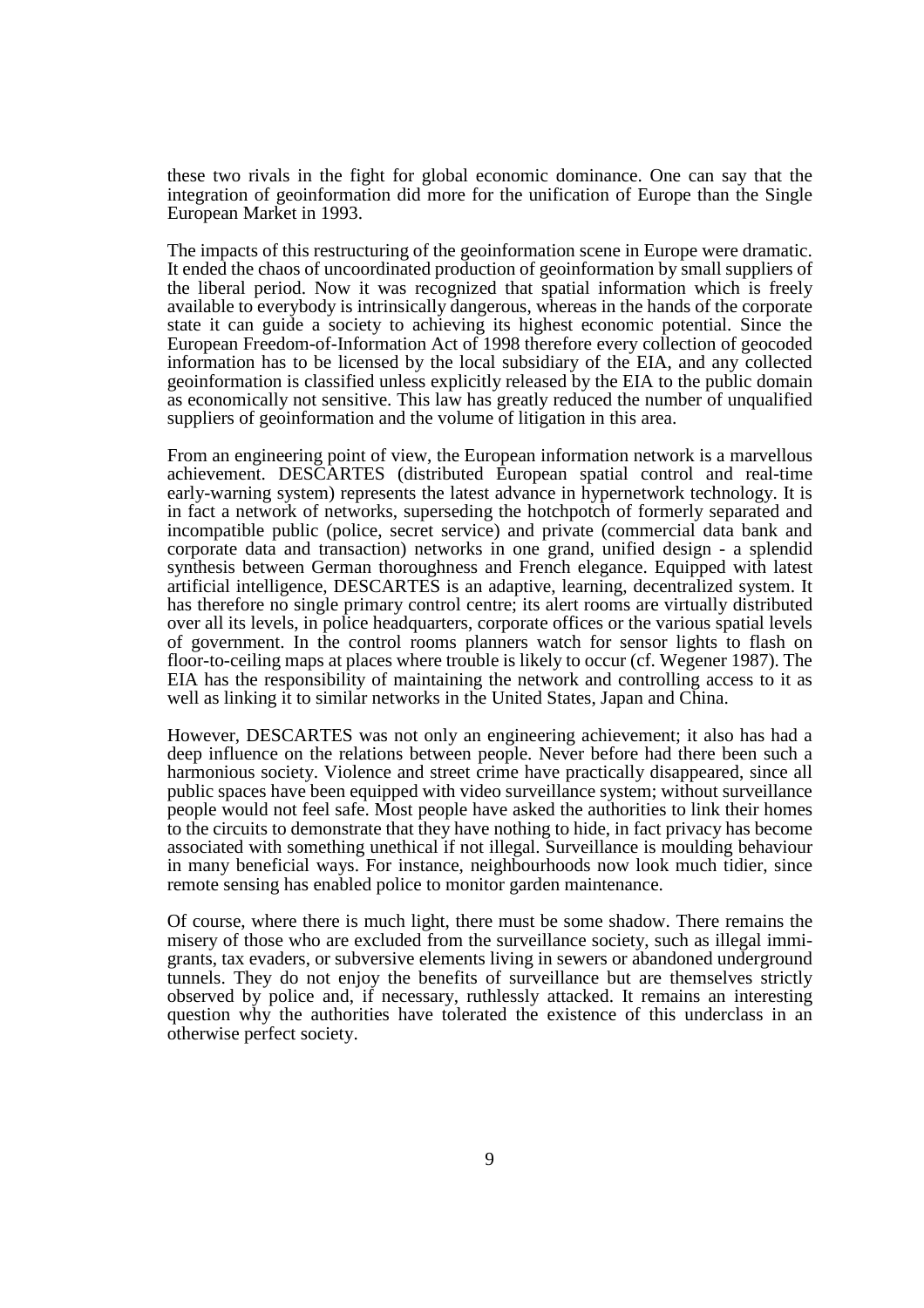#### **The Beyond-GIS Scenario**

The year is 2015. Seen from today, the GIS craze of the 1990 looks like a strange fad. Certainly, there have been some useful applications of geographic information systems in cartography, planning or facility management, but to call this a revolution was a vast exaggeration. More likely it was fuelled by the hope of a fringe discipline for "the movement of geography to center stage" (Curry 1993). Today geography already exploits its next revolution, holography in four-dimensional hyperspace, hailed by an elderly Lord as "the greatest revolution in geography since the invention of the globe".

The end of the GIS boom in the late 1990s coincided with a major change of values. What had been a minority opinion in the early 1990s, now became a broad movement: that the most advanced countries in the world could not continue to pursue economic growth forever, but needed to move towards qualitative growth in terms of equity and sustainability (Masser et al. 1992). Political landslides in major European countries brought back the welfare state but also a revival of grassroots democracy.

These developments changed the role of information and by that of geographic information systems in society. People rediscovered that the most important types of knowledge are *not* data and are *not* spatial, but are informal, personal and political, i.e. everything information systems, and GIS in particular, are unable to offer. Some even claimed that the hypothesis that with more and better information all problems could be solved, was itself an expression of a technocratic and functional view of the world (Postman 1991). All sorts of computerized information systems became associated with everything that was negative: central power, technocracy, the corporate state, police surveillance and organized crime. A wave of violence against computer centres and agencies dealing with data of all sorts swept across Europe. In November 1997 a small group of Luddites set fire to the Eurostat complex in Luxembourg. The fire lasted 5 days, and the smoke trails it generated were recorded by satellites.

Violence cannot solve social conflicts, but in this case it forced the information authorities to radically decentralize and democratize their operations. All cross-links between secret service, police and all sorts of public and corporate data banks were interrupted and put under strict public control. New freedom-of-information acts in many European countries determined that information collected in the public domain had to be made available to the public at no or marginal cost, except where privacy constraints precluded it.

Paradoxically only on first sight, the anti-GIS movement benefited local government GIS. As local self-governance and local planning reemerged as a central forum of political debate, local government GIS became even more important decision support systems for local land use, transport and environmental planning. In particular the need to redirect urban development towards sustainability gave an unexpected boost to local government GIS as it became apparent that environmental analysis in fields such as air pollution, noise propagation, vegetation, wildlife or micro climate required a more disaggregate spatial scale than conventional aggregate methods.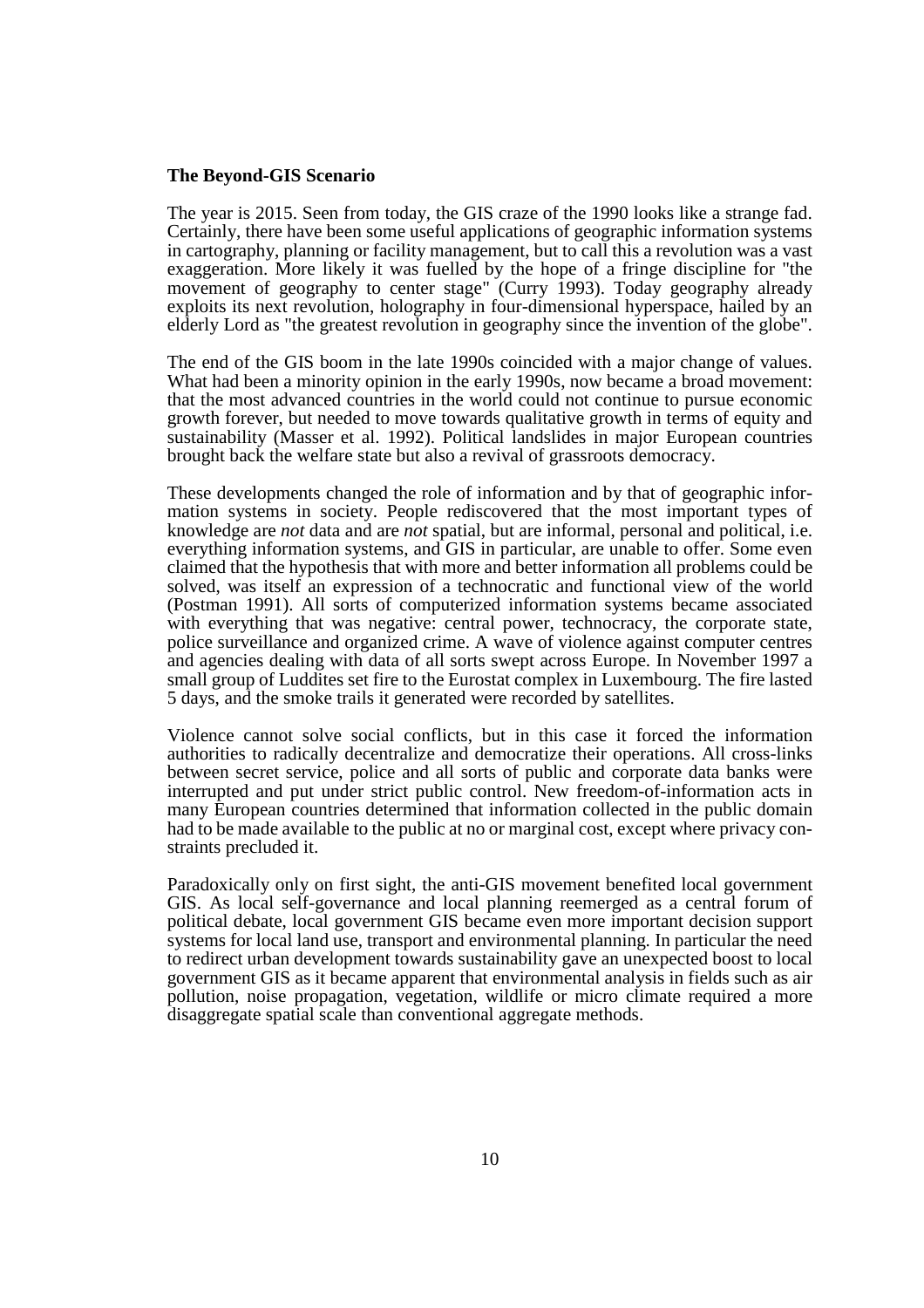However, the relationship of local government GIS to power changed. Whereas they were originally designed for the use of the authorities, they now became a public good explicitly designed for public use in an open and participatory process of social experimentation and grassroots decision making. This, of course, required a different type of GIS, one especially designed to be used by non-experts. Therefore a new generation of GIS designed as 'expert systems for non-experts' emerged. Public libraries and institutions of adult education were given a new responsibility as mediators between non-experts and GIS in order to reduce the information gap between the authorities and the public. The result was a revival of public participation in local decision making, in particular in matters of urban planning, and a surge of self-organized user groups exchanging data bases and analytical techniques (cf. Wegener 1987).

Some say that local planning has become more difficult as public inquiries are more thorough and hence more time-consuming. It is also true that there have been periods of public disinterest when political apathy seemed the ultimate barrier to participatory planning. Moreover, the democratization of knowledge has not solved, but rather acerbated the problem of how to cope with the flood of largely irrelevant information. There even have been instances of deliberate misinformation in the open information arena, and it must be recognized that without the former comprehensive surveillance police work has become less effective. However, most people agree that these are small problems compared with the gain in civic culture.

## **CONCLUSIONS**

Which of the four scenarios is likely to become reality? One view is that there could be different scenarios for different countries. The benign Beyond-GIS scenario, for instance, might have a chance in the mature democracies of north-west Europe, whereas countries with less developed political checks and balances might be at risk of moving into the directions of the Market or Big-Brother scenarios. An opposite view holds that the global competition will bring convergence rather than polarization between countries. In any case it is likely that the future will contain some facets of each of the scenarios. Low-cost GIS software will be widely available and used like spreadsheets and companies will use GIS to increase their profits as in the Market scenario; government agencies will use GIS to process personal spatial data for their purposes as in the Big-Brother scenario and local planning will be changed by access to spatial planning information for everybody as in the Beyond-GIS scenario. Each country can choose to which degree each scenario will come true.

What can be done to enhance the benefits and minimize the dangers of the GIS revolution? The first and most important task is to promote computer literacy and mature and responsible use of GIS through information and education for social consciousness. Like all strategies built on the principle of the enlightened and competent citizen, this may not sound very convincing vis-à-vis powerful economic interests not constrained by moral principles. Therefore good legislation in the area of information is essential. Even though many European countries have made substantial progress towards efficient privacy protection, all are sadly lacking in legislation guarding the right of citizens to have access to information collected in the public domain. Recent tendencies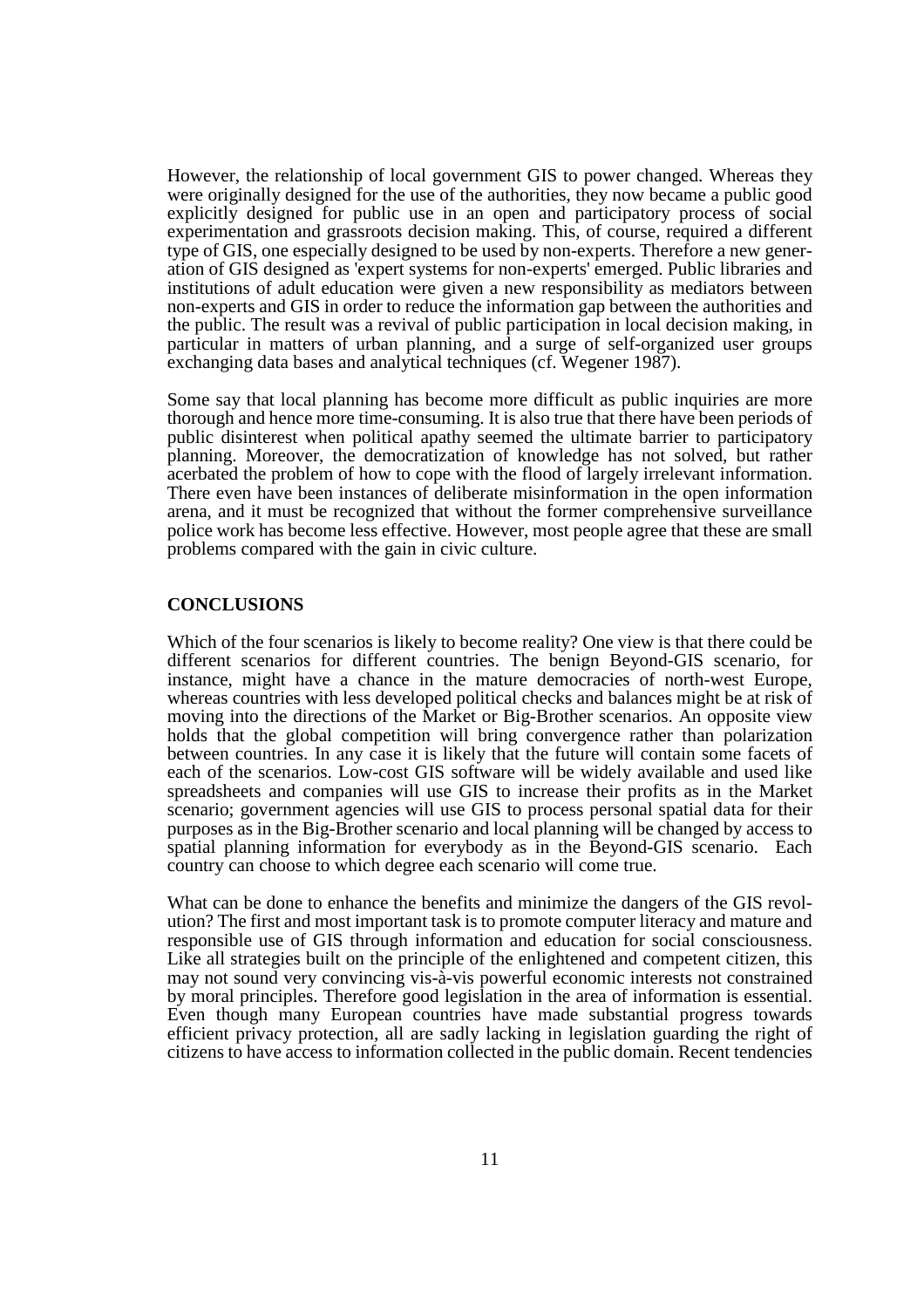to force public agencies to recover the cost of data collection from their users seem to be steps in the wrong direction. Lastly it remains to be seen whether the forthcoming harmonization of privacy and freedom-of-information legislation within the European Union will settle for the lowest common denominator or will bring genuine progress.

These political considerations should, however, not distract from the more fundamental philosophical questions concerning GIS. These questions have hardly found an answer. For instance, it needs to be asked in how far the data model of GIS implies a certain perception of the world and, if applied, will impose that perception on its users. It has been said that because of their US origin many existing GIS not only require their users to communicate in English but also reflect American cultural values (Campari and Frank, 1993; Wegener and Junius, 1993). Lake (1993) claims that the relationship between spatial units of reference and attributes in GIS is essentially positivist, and Curry (1993) points out that current GIS embody the principles of a property-based society. If this is true, GIS would secretly have a conservative and system-stabilising effect - the direct opposite to their desired innovative and emancipatory role in planning. Under this perspective, the ESRI slogan "geography organizing our world" takes on an insidious double meaning.

#### **ACKNOWLEDGMENTS**

We are grateful for comments on draft versions of this paper received by several colleagues. In particular Renée E. Sieber, Thanasis Hadzilacos and Francis Harvey provided us with useful suggestions for sharpening our argument and further reading.

## **REFERENCES**

Campari, I. and Frank, A.U., 1993. Cultural differences in GIS: a basic approach, in Harts, J., Ottens, H.F.L. and Scholten, H.J. (Eds), *EGIS '93 Conference Proceedings*, Vol I, pp. 10-16, Utrecht/Amsterdam: EGIS Foundation.

Couclelis, H., 1993. The last frontier, *Environment and Planning B: Planning and Design* **20**, 1-4.

Curry, M.R., 1993. Producing a new structure of geographical practice: on the unintended impact of geographic information systems, Mimeo, Los Angeles: Department of Geography, University of California at Los Angeles.

Hägerstrand, T., 1968. *Innovation Diffusion as Spatial Process*, Chicago: Chicago University Press.

Lake, R.W., 1993. Planning and applied geography: positivism, ethics, and geographic information systems, *Progress in Human Geography* **17**, 404-13.

Masser, I. and Onsrud, H.J. (Eds), 1993. *Diffusion and Use of Geographic Information Technologies*, Dordrecht: Kluwer.